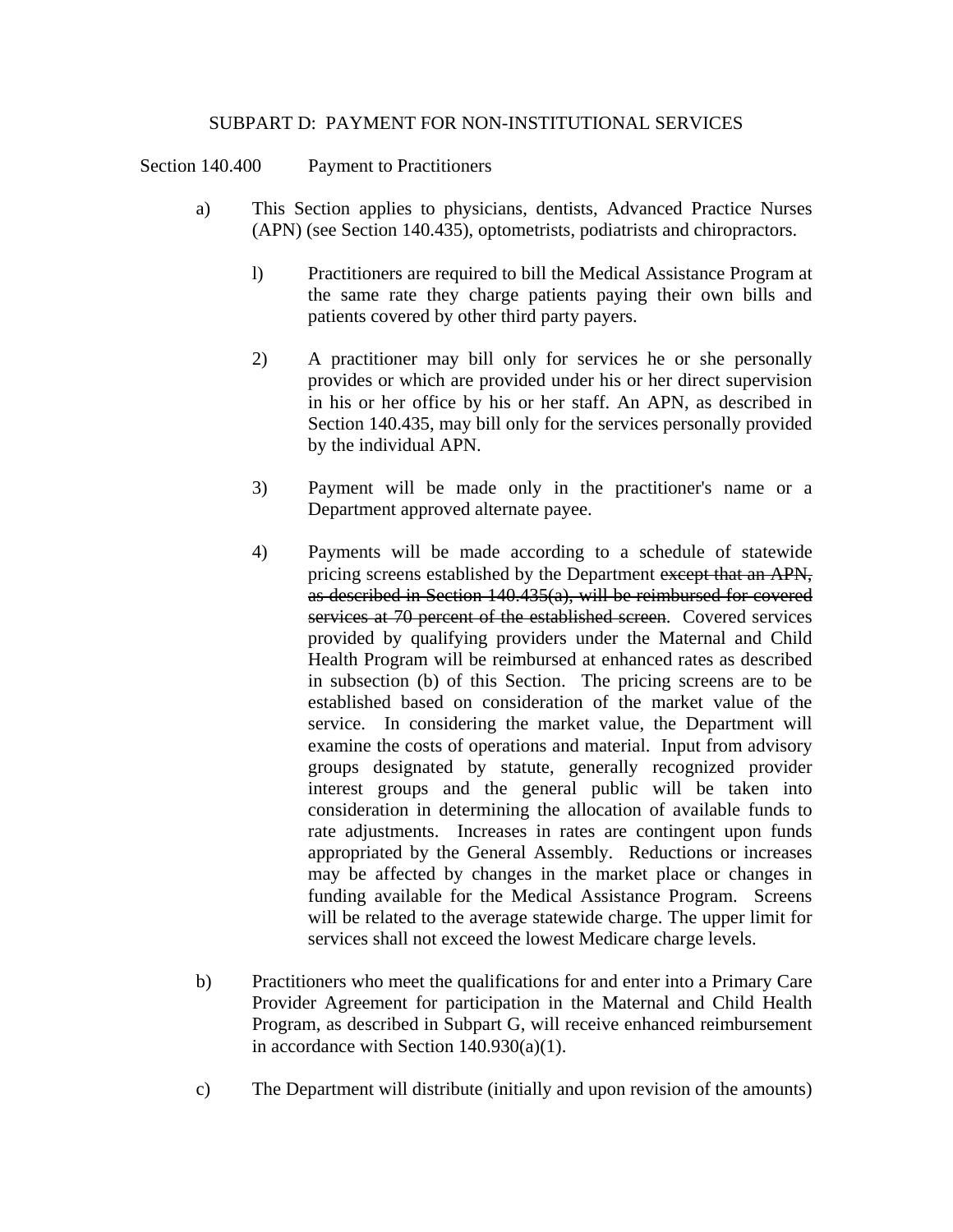to practitioners the maximum allowable amounts for the most commonly billed procedures codes. Interested individuals may request a copy of the maximum allowable amounts from the Department by directing the request to the Bureau of Comprehensive Health Services, Prescott E. Bloom Building, 201 South Grand Avenue East, Springfield, Illinois 62763-0001. In addition, a participating individual practitioner may request the maximum allowable amounts for less commonly billed specific procedures that relate to the individual's practice. This request must be in writing and identify specific procedure codes and associated descriptions.

(Source: Amended at 29 Ill. Reg. \_\_\_\_\_\_\_\_\_\_, effective \_\_\_\_\_\_\_\_\_\_\_\_\_\_\_\_\_\_\_)

Section 140.435 Advanced Practice Nurse Services

- a) For purposes of enrollment in the Medical Assistance Program, an "Advanced Practice Nurse (APN)" means a person who is licensed as a registered professional nurse, holds a valid license in the state of practice and is legally authorized under state law or rule to practice as an advanced practice nurse, so long as such practice is not in conflict with the Nursing and Advanced Practice Nursing Act [225 ILCS 65], the Medical Practice Act of 1987 [225 ILCS 60] and implementing rules (68 Ill. Adm. Code 1300). Categories of APNs include: a certified pediatric nurse practitioner, certified family nurse practitioner, certified nurse midwife or certified registered nurse anesthetist.
	- 1) Certified Registered Nurse Anesthetist (CRNA);
	- 2) Certified Nurse Midwife (CNM);
	- 3) Certified Nurse Practitioner (CNP); and
	- 4) Clinical Nurse Specialist (CNS).
	- 1) Payment for certified nurse midwife services shall be made only to an Advanced Practice Nurse (APN) who holds a valid license in the state of practice and is legally authorized under state law or rule to practice as a nurse midwife so long as such practice is not in conflict with the Nursing and Advanced Practice Nursing Act [225 ILCS 65] and implementing rules (68 Ill. Adm. Code 1300). A certified nurse midwife must have and maintain a current agreement with a physician licensed to practice medicine in all its branches who has hospital delivery privileges.
	- 2) Payment for certified pediatric nurse practitioner services and certified family nurse practitioner services shall be made only to an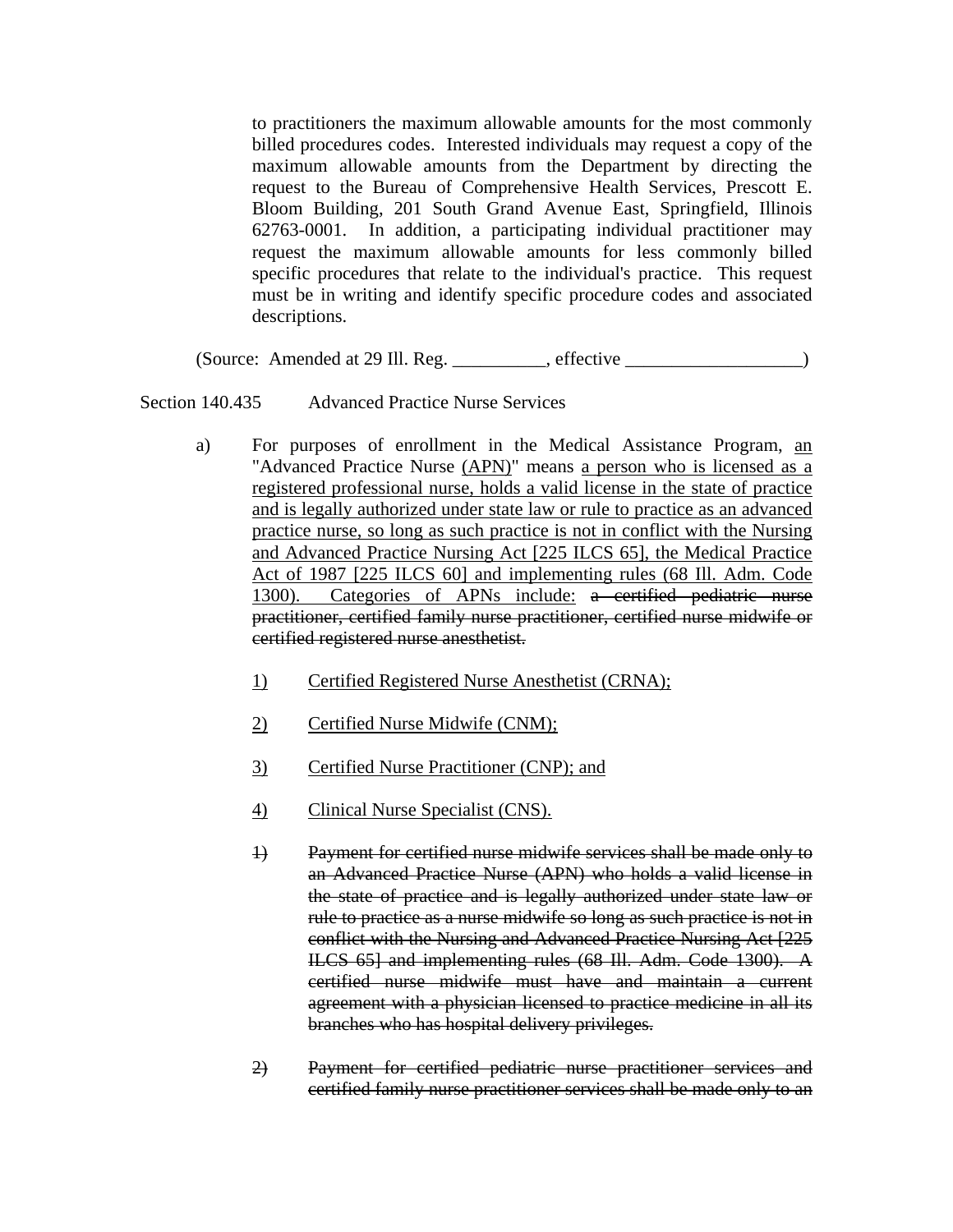APN who holds a valid license in the state of practice and is legally authorized under state law or rule to practice as a nurse practitioner so long as such practice is not in conflict with the Nursing and Advanced Practice Nursing Act [225 ILCS 65], the Medical Practice Act of 1987 [225 ILCS 60] and implementing rules. The nurse practitioner shall also have completed a program of study and clinical experience for certified pediatric nurse practitioners or certified family nurse practitioners that is accredited and approved by the appropriate accreditation board. A certified pediatric or family nurse practitioner must have and maintain a current agreement with the physician licensed to practice medicine in all its branches who has hospital admitting privileges including delivery privileges where applicable.

- 3) Payment for certified registered nurse anesthetist services shall be made only to an APN who holds a valid license in the state of practice and is legally authorized under state law or rule to practice as a nurse anesthetist so long as such practice is not in conflict with the Nursing and Advanced Practice Nursing Act [225 ILCS 65] and implementing rules. For office-based anesthesia services, a certified registered nurse anesthetist must have and maintain a current agreement with a physician licensed to practice medicine in all its branches, a licensed dentist or licensed podiatrist, to provide office-based anesthesia services in the office of the physician, dentist or podiatrist.
- b) An Advanced Practice Nurse must have and maintain a current collaborative or written practice agreement with all collaborating physicians or practitioners under whom the APN will be practicing, as set forth in the Nursing and Advanced Practice Nursing Act [225 ILCS 65].
- c) Depending on the site of care, CRNAs may or may not be required to possess a written collaborative or written practice agreement as set forth in the Nursing and Advanced Practice Nursing Act [225 ILCS 65]. CRNAs may work in a hospital or a physician, dentist or podiatrist office.
- d) The agreement or agreements required under Section 140.435(b) and (c) shall be in the form described in the Nursing and Advanced Practice Nursing Act [225 ILCS 65] and implementing rules. All agreements must be updated annually, maintained on file at each practice location and be available upon the Department's request.
- e) The APN must notify the Department within 10 business days if an agreement is dissolved or if a change occurs in the collaborating physician or practitioner. The Department will then re-evaluate the APN's enrollment status.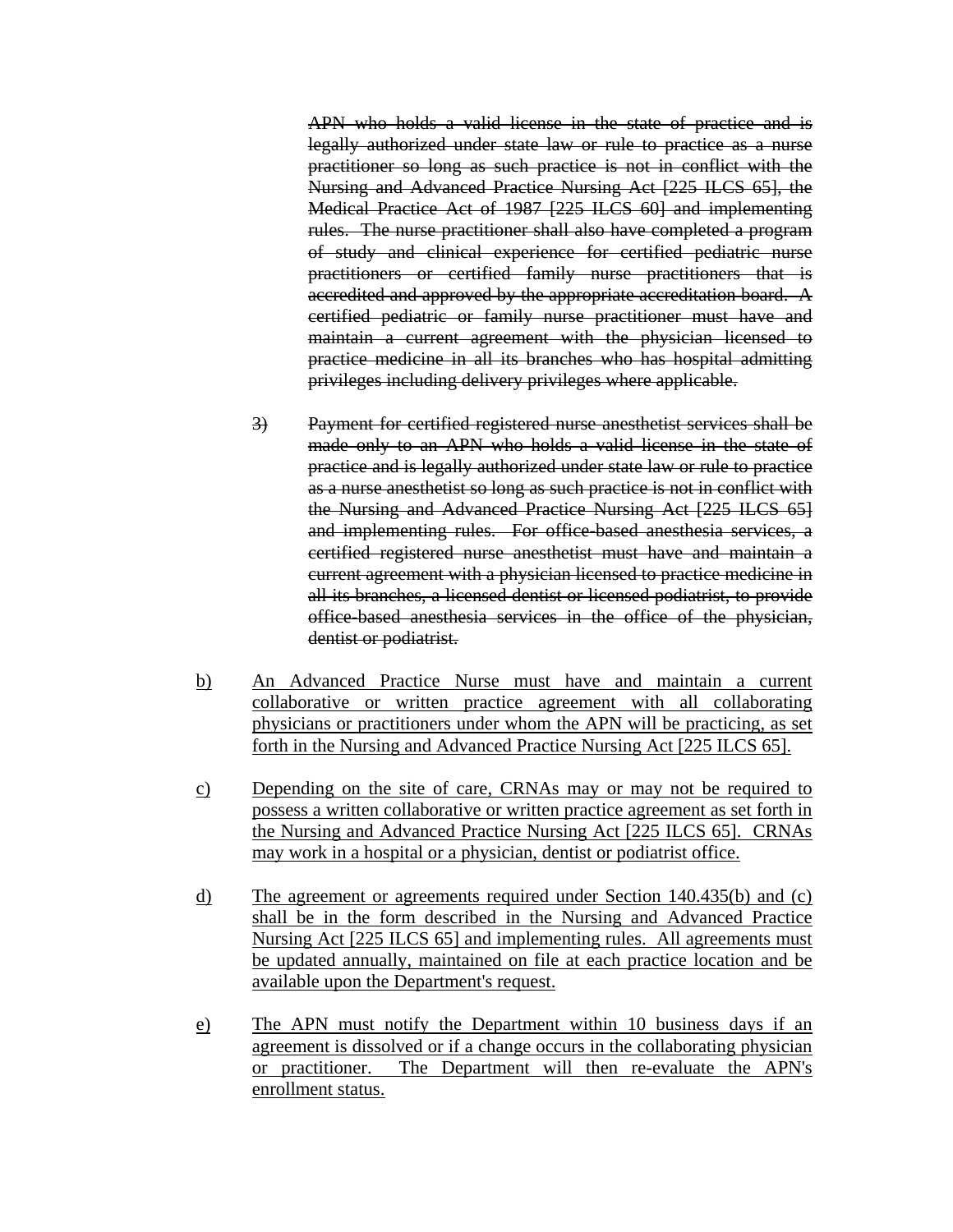- f) The collaborating physician or practitioner is not required to be enrolled with the Department. However, the collaborating physician or practitioner may not be terminated, suspended or barred by the Department from participating in the Medical Assistance Program.
- g) An APN who is required to maintain a collaborative or written practice agreement must submit the following information with the initial application for enrollment:
	- 1) Documentation of specialty of practice.
	- 2) Collaborating physician(s) name and address.

 3) Collaborating physician(s) Federal Employer Identification Number (FEIN).

- 4) Collaborating physician(s) medical license number.
- 5) Collaborating physician(s) state of licensure, if other than Illinois.
- h) A CRNA, who is not required to maintain a collaborative or written practice agreement, and provides services in a hospital setting, must submit the name(s) and addresses $(s)$  of the hospital $(s)$  where they practice with the initial application for enrollment.
- b) The agreement required under Section  $140.435(a)(1)$ , (2) and (3) shall be in the form described in the Nursing and Advanced Practice Nursing Act [225 ILCS 65] and implementing rules. The agreement must be submitted to the Department with the initial application for enrollment. The agreement must be updated annually and maintained on file at each practice location. The APN must notify the Department immediately if the agreement is dissolved and the enrollment will be terminated.
- c) For certified pediatric nurse practitioners and certified family nurse practitioners as described under subsection (a)(2) of this Section, a certification documenting the APN's speciality must be submitted to the Department with the initial application for enrollment.

 (Source: Amended at 29 Ill. Reg. \_\_\_\_\_\_\_\_\_\_\_\_, effective  $\Box$ 

Section 140.436 Limitations on Advanced Practice Nurse Services

The following will not be reimbursed:

a) Nursing services provided in the role of Physician Assistant.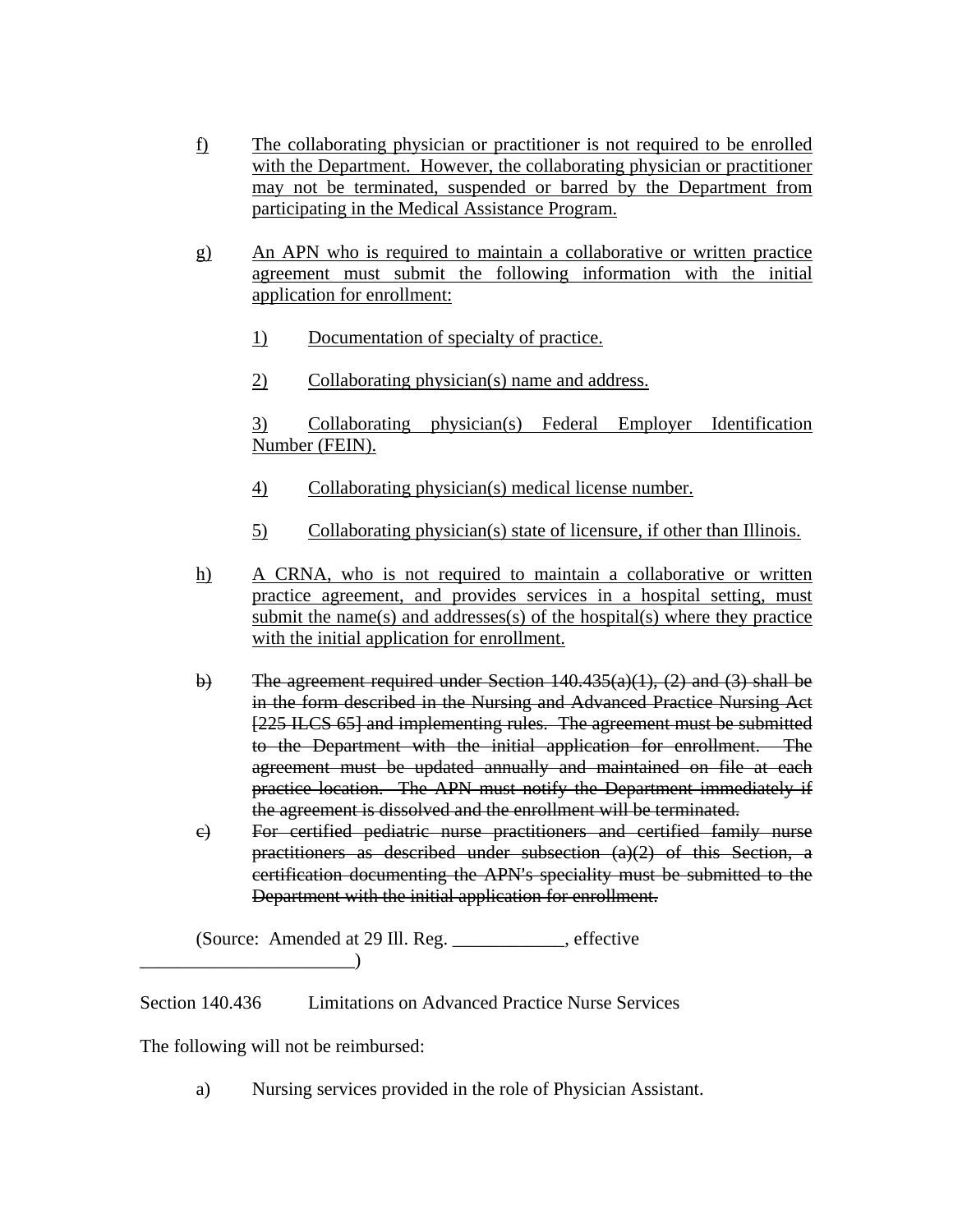- b) Mileage to and from place of service.
- c) Consultations between Advanced Practice Nurses or between an Advanced Practice Nurse and a physician.
- d) Psychiatric services as defined in the American Medical Association *Current Procedural Terminology (CPT)* book code range 90801 through 90899.

 (Source: Amended at 29 Ill. Reg. \_\_\_\_\_\_\_\_\_\_\_\_, effective  $\qquad \qquad$ 

## SUBPART G: MATERNAL AND CHILD HEALTH PROGRAM

Section 140.924 Maternal and Child Health Provider Participation Requirements

- a) Primary Care Providers
	- 1) Basic Requirements Maternal and Child Health primary care providers may include physicians, Advanced Practice Nurses meeting all requirements set forth in Section 140.435, Federally Qualified Health Centers (FQHCs), hospital clinics per Section 140.461(f) and encounter rate clinics per Section 140.461(b). Maternal and Child Health providers shall meet the qualifications (see Section 140.12) as are applicable for all medical providers under the Illinois Medical Assistance Program, and, with the exception of APNs, shall meet all of the following requirements:
		- A) maintain hospital admitting privileges;
		- B) maintain delivery privileges if providing care to pregnant women;
		- C) be enrolled and in good standing with the Medical Assistance Program; and
		- D) complete a Maternal and Child Health Primary Care Provider Agreement, or have been enrolled as a provider under the Healthy Moms/Healthy Kids Program, in which they agree to:
			- i) provide periodic health screening (EPSDT), including age appropriate immunizations, and primary pediatric care as needed for children served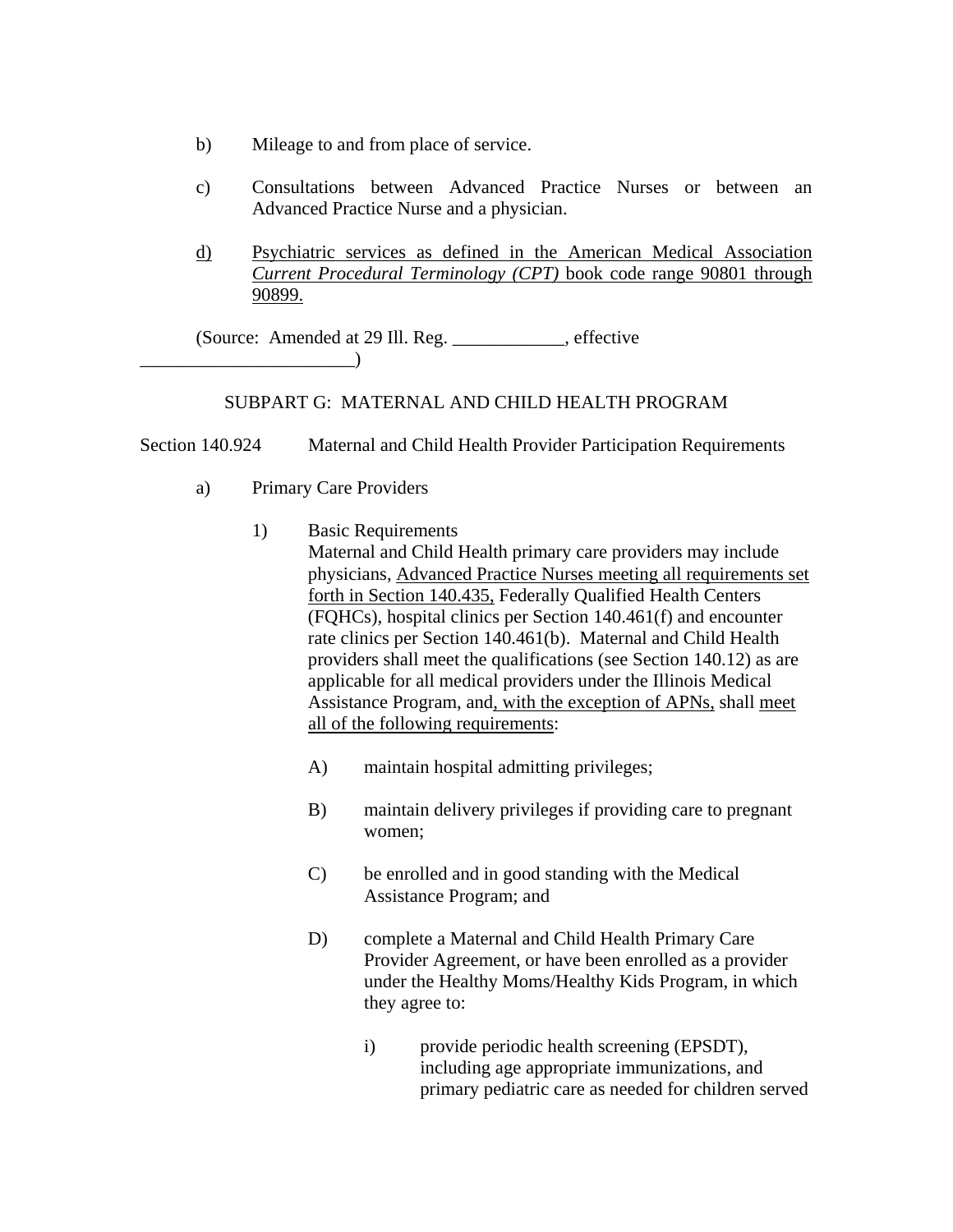in their practice, consistent with guidelines published by the American Academy of Pediatrics or American Academy of Family Physicians;

- ii) provide obstetrical care and delivery services as appropriate for pregnant women served through their practice, consistent with guidelines published by the American College of Obstetricians and Gynecologists or the American Academy of Family Physicians;
- iii) provide risk assessments for pregnant women and/or children;
- iv) provide medical care coordination including arranging for diagnostic consultation and specialty care;
- v) communicate with the case management entity;
- vi) maintain 24-hour telephone coverage for assessment and consultation; and
- vii) provide equal access to quality medical care for assigned clients.

 Agency Note: FQHCs are federally exempt from subsections  $(a)(1)(A)$  and  $(B)$  above.

## 2) Advanced Practice Nurse Requirements

- $\overline{A}$  The requirements described in subsections (a)(1)(A) and (B) of this Section apply to the physician or practitioner with whom the APN has a collaborative or written practice agreement.
- B) The requirements described in subsections  $(a)(1)(C)$  and (D) of this Section apply to the Medicaid enrolled APN.

## 3)2) Special Requirements In addition to the basic requirements described in subsection  $(a)(1)$ above, encounter rate clinics as Maternal and Child Health providers shall be required to meet the following additional requirements:

A) Meet the qualifications for an encounter rate clinic, as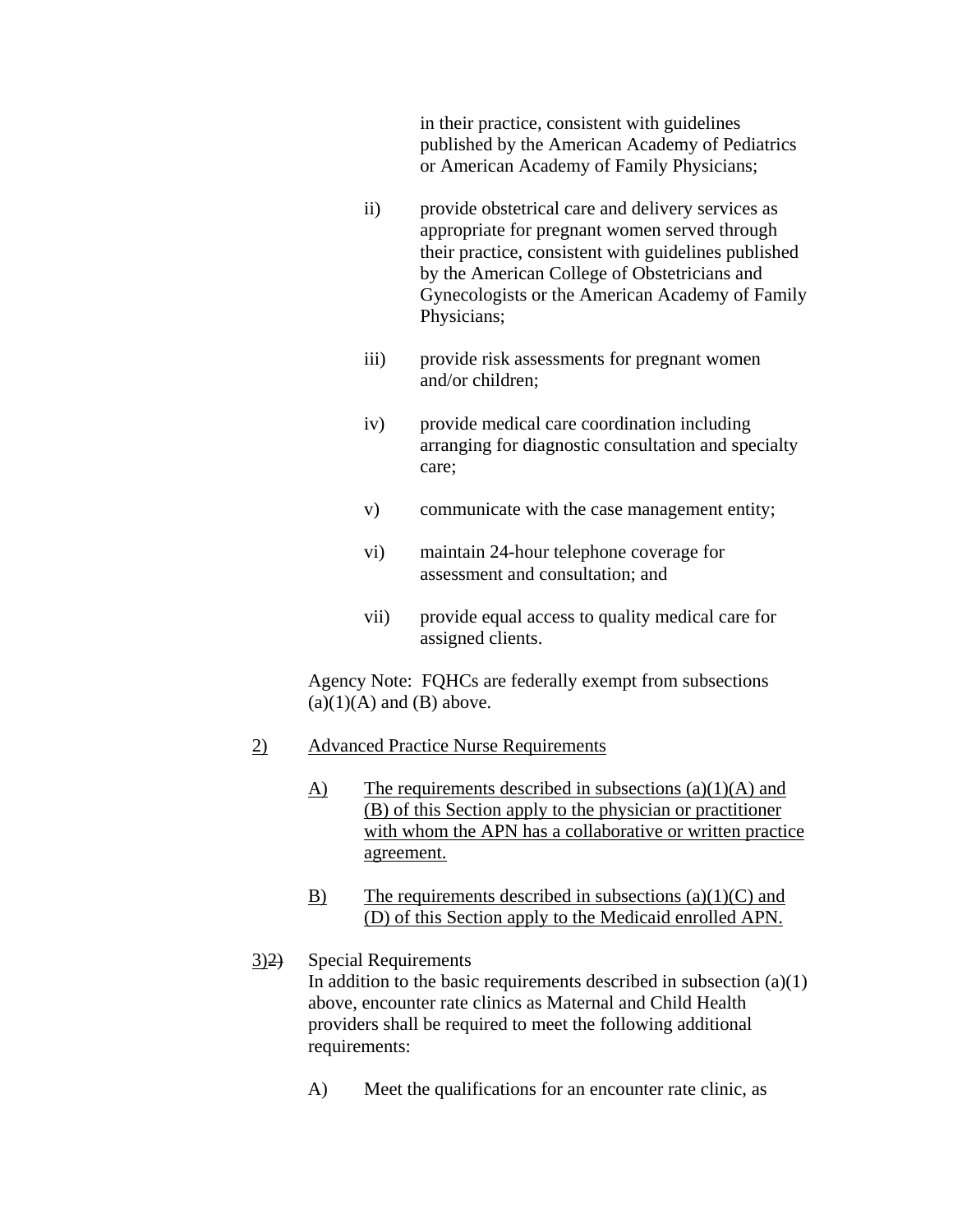described in Section 140.461(b); and

- B) Be owned, operated, managed, or staffed by a hospital that also operates a Maternal and Child Health clinic, as described in Section 140.461(f), or be located in a county with a population exceeding 3,000,000 that is part of an organized clinic system consisting of 15 or more individual practice locations, of which at least 12 are Federally Qualified Health Centers, as defined in Section 140.461(d).
- 4)3) The Department will consider requests from physicians who are unable to meet the hospital admitting privileges criteria for enrollment in the Maternal and Child Health Program if the physician has executed a formal agreement with another physician to accept referrals for hospital admissions. Requests will also be considered from physicians who do not have delivery privileges but wish to provide obstetrical care. The request will be reviewed by the Department or its designee members of the State Medical Advisory Committee and a recommendation made by that body as to determine whether the physician should be enrolled as a PCP into the Program. At the discretion of the Department or its designee Committee, the requesting physician may be asked to appear for an interview and/or an on-site visit may be made by the Department or its designee either a member of the Committee or a Department assigned physician consultant. For consideration to be given, the requesting physician must submit the following information and supporting documentation in a format specified by the Department or its designee which provides the following:
	- A) Complete name, mailing address, Illinois practice license number and Medicaid provider number, if any;
	- B) Declared practice specialty;
	- C) Listing of all practice locations;
	- D) Name and location of hospitals applied to for admitting privileges;
	- E) Status of each request, i.e., pending or closed (if closed, a reason must be given by the hospital for not granting privileges);
	- F) If application has never been made, a statement explaining why;